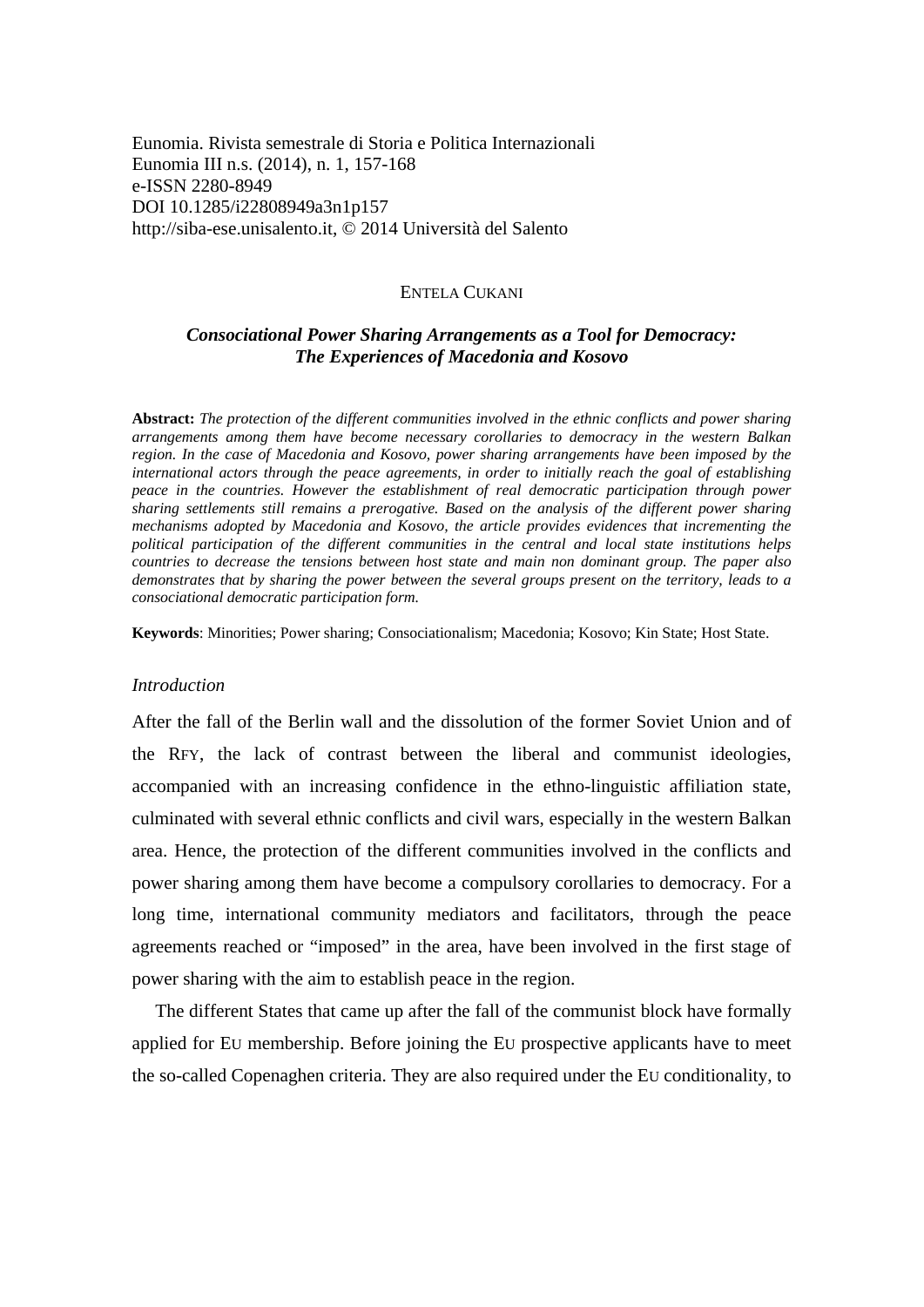change their policies in order to be eligible for EU admission.<sup>1</sup> Minority rights protection have become a central issue, a parameter through which to measure the "democratization" and the political stability of the applicant State.

 The guiding principle of equal power-sharing among conflicting groups, in a second phase, needs to be legitimated through democratic participation into democratic and independent institutions. While it is still not clear what a minority is,  $2 \text{ since the}$ beginning of the Balkan wars (1990-1998) it comes up with clarity that ethnic power sharing and territorial autonomy often have to go along. This is the case of the different entities that form the BiH union, but also the case of territorial decentralization as in Macedonia and in Kosovo. Thus, minority rights, political power sharing and forms of territorial autonomy in Macedonia and Kosovo will be taken in consideration in the present research paper in order to analyze how the "second phase" of power sharing, dealing with the implementation of the reached peace agreements, is being translated into democratic institutions.

 Although we acknowledge that it is not possible here to deal comprehensibly with all the elements and forms of power sharing, the present paper examines the constitutional plan for power sharing in each of the two countries. On the other side, the bargaining power of the minority groups depends on the host state and kin state role; thus, this further aspect will be also taken in consideration.

<sup>1</sup> On the EU conditionality, see L. APPICCIAFUOCO, *Integrazione dei Balcani occidentali nell'Unione europea e principio di condizionalità*, in «Diritto Pubblico Comparato ed Europeo», 2, 2007, pp. 547- 582.

 $2^2$  For the Sub-Commission on Prevention of Discrimination and Protection of Minorities, a minority is: «A group numerically inferior to the rest of the population of a State, in a non-dominant position, whose members-being nationals of the State- possess ethnic, religious or linguistic characteristics differing from those of the rest of the population and show, if only implicitly, a sense of solidarity, directed towards preserving their culture, traditions, religion or language». *United Nations Human Rights, Minorities Under International Law*, in http://www.ohchr.org/EN/Issues/Minorities/Pages/internationallaw.aspxn. For a controversial vision of the term minority, see: G. POGGESCHI, *Language Rights: A Comparative Analysis* (I diritti linguistici. Un'analisi comparata), Roma, Carocci, 2010, pp. 25-27; F. PALERMO - J. WOLEK, *Comparative Constitutional Law of Groups and Minorities* (Diritto costituzionale comparato dei gruppi e delle minoranze), Padova, CEDAM, 2011, pp. 11-34.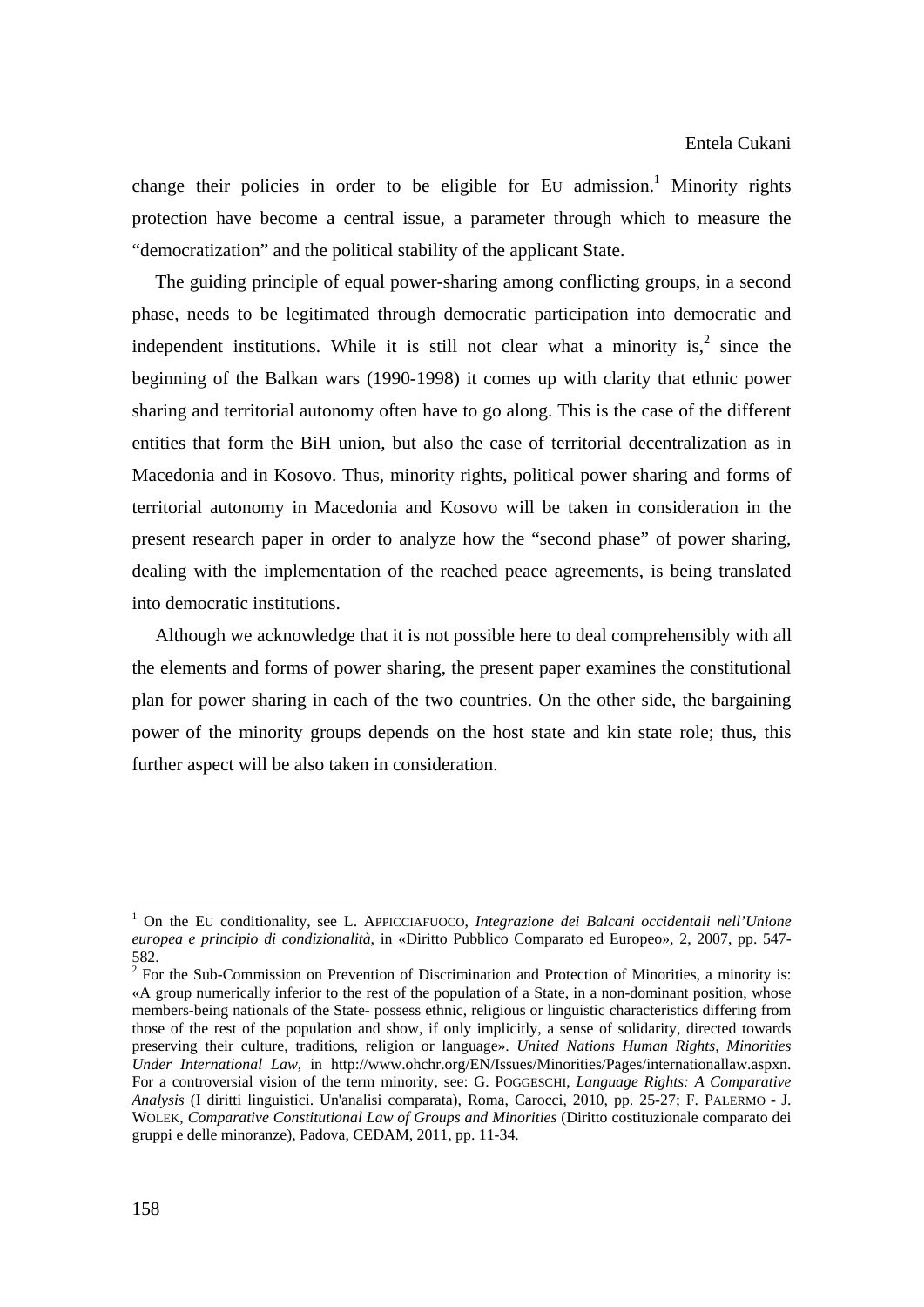## 1. *Power Sharing as a Tool for Democracy*

**.** 

Both the Ohrid Peace Agreement and the Ahtisaari Proposal for Kosovo (CSP)<sup>3</sup> foresee elements of consociational power sharing aiming to accommodate, first of all, the principal non dominant group claims in both countries: Albanians in Macedonia and Serbs in Kosovo. Before stopping on the specific mechanisms of sharing the power in both countries, some general considerations are needed.

Scholars<sup>4</sup> have appointed that consociational power sharing consist in a range of measures that aim to accommodate ethnic diversity in divided societies. While a complete and comprehensive definition of minority is still lacking, $5$  since the beginning of the Balkan wars (1990-1998) it comes up with clarity that power sharing and territorial autonomy often have to go along. This is the case of the different entities that form the BiH union, but also the case of territorial decentralization in Macedonia and in Kosovo.

 It must be stressed that more than ethnic power sharing, the western Balkan experience shows that the play is between (national) minorities that have a significant number population, mostly concentrated in a territory (when they form the majority of the population) near the boundaries' of their kin state. Thus, if at the beginning the power sharing arrangements have been foreseen as a mechanism of consociational arrangements, their implementation suffers from the "leverage power" of the main non dominant ethnic group. Such situation, in a first phase, can change the features from a consociational to a pure dualistic system.

<sup>&</sup>lt;sup>3</sup> Power sharing arrangements existed also in the 2001 Constitutional Framework of Kosovo but the present article will focus only on the power sharing arrangements of the CSP and the 2008 Constitution. 4

See F. BIEBER, *Power Sharing after Yugoslavia: Bosnia, Macedonia and Kosovo*, in S. NOEL, eds., *From Power Sharing to Democracy: Post-Conflict Institutions in Ethnically Divided Societies*, Montreal, McGill-Queen's University Press, 2005, pp. 85-104.

An "open" and well-formulated definition is that of R. TONIATTI, *Minoranze e minoranze protette*, in T. BONAZZI - M. DUNNE, eds., *Cittadinanza e diritti nelle società multiculturali* (Bologna, Il Mulino, 1994, p. 283), which holds that «minorities as such do not exist. Instead there are social groups – each endowed with its own identity – small and large, with many members and few members». For more on the problem of definitions, see, among others, G. PENTASSUGLIA, *Minorities in International Law* Strasbourg/Flensburg, Council of Europe and ECMI, 2002, p. 15 sgg.; T.W. SIMON, *Ethnic Identity and Minority Protection: Designation, Discrimination, and Brutalization*, Plymouth, UK, Lexington Books, 2012, pp. 69-81.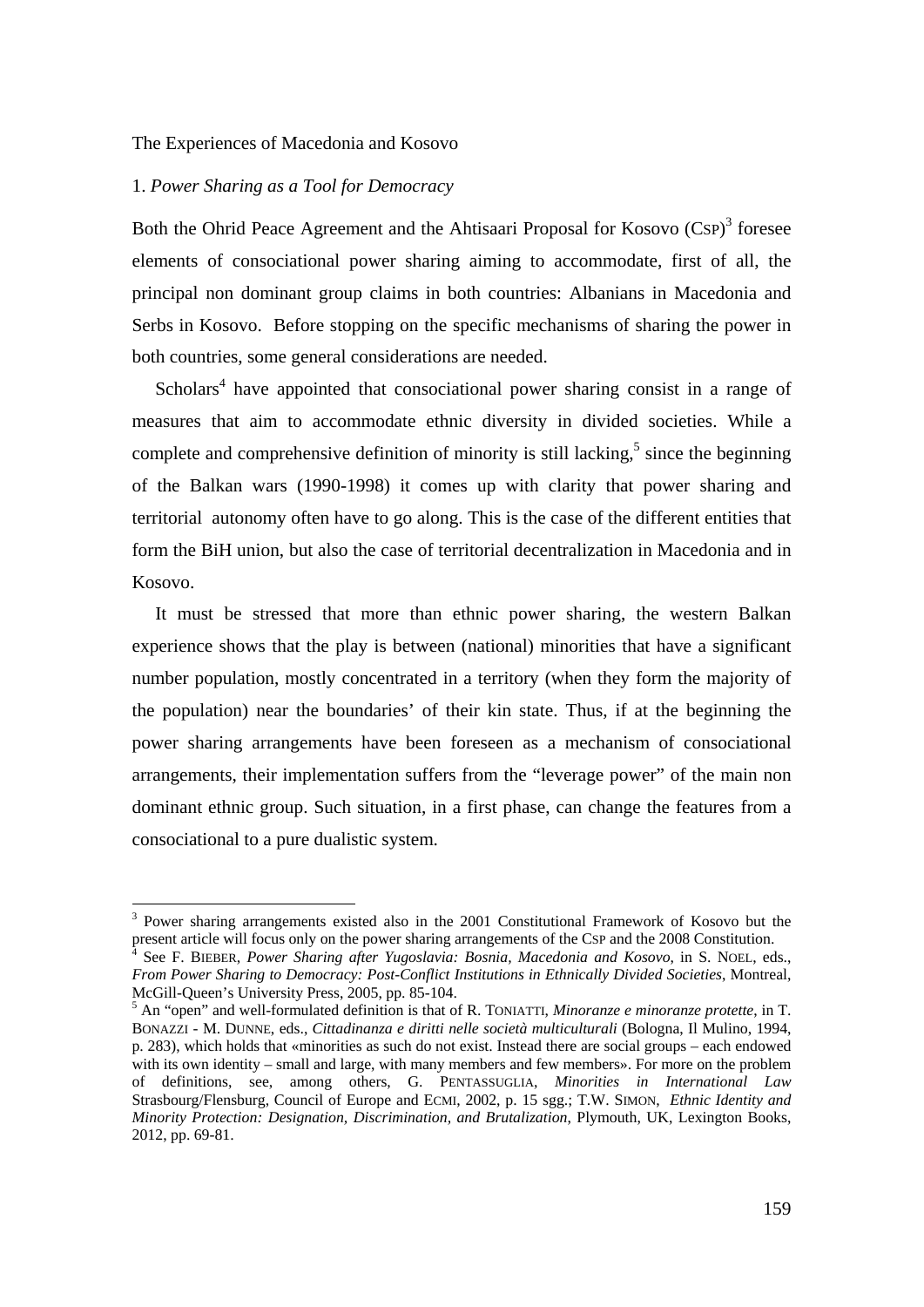The consociational model theorized by Lijphart $<sup>6</sup>$  is defined by four basic</sup> characteristics: 1) grand coalition – the political leaders of all significant communities are included in the executive; 2) all relevant groups are proportionally represented in the parliament and public administration; 3) veto rights in matters of vital interests; 4) segmental autonomy. The main idea is that only by sharing the power between the main ethnic groups and accommodating the ethnic diversity by democratic participation into state institutions, multiethnic states will reach stability.

 The western Balkans experience has shown that if at the beginning the consociational power sharing guidelines have been drown in the Peace Agreements by the international actors, subsequently consociational settlements have to be negotiated. Practice shows that what mostly influences the power sharing arrangements is the political participation of the minorities, which at the beginning suffers from the numeric and nationalist situation of the "main" non-dominant ethnic group, whose members will vote (at least in the first phase) exclusively for their ethnic parties.

 In this step, the lobbing role of the kin state becomes a crucial factor for the negotiation power of the minority community. If the kin state assumes an intervention role, the political leaders of the minority community tend to radicalize their claims in the host state. The example in this case may be offered by the Serb community in Kosovo, whose leaders intensity claims over that Kosovo's government depend on the Belgrade's politic: more intensive is the intervention role of Belgrade in the Serbian enclaves (by enforcing the parallel structures) more incentivized are Serbian minority political elites to play the "Serbian nationalist card" aiming to gain more electoral votes.

 As stated above, ordinarily the power sharing arrangements are designed for the accommodation of the principal non dominant group claims<sup>7</sup> in order to own equally and proportionally seats in the parliament, and to have the possibility to use veto power

<sup>6</sup> See A. LIJPHART, *Democracy in Plural Societies: A Comparative Exploration*, New Haven, CT and London, Yale University Press, 1977, pp. 25-44.

<sup>&</sup>lt;sup>7</sup> For a long time the minority policy and the minority question in Serbia has been identified with the Kosovo issue, since 1999 the minority issue in Kosovo has been identified with the Serbian community demands and since 2001 the minority issue in Macedonia goes along with the Albanian community claims. The destiny of the other communities suffers the solution of the most numerous (problematic) minority claims.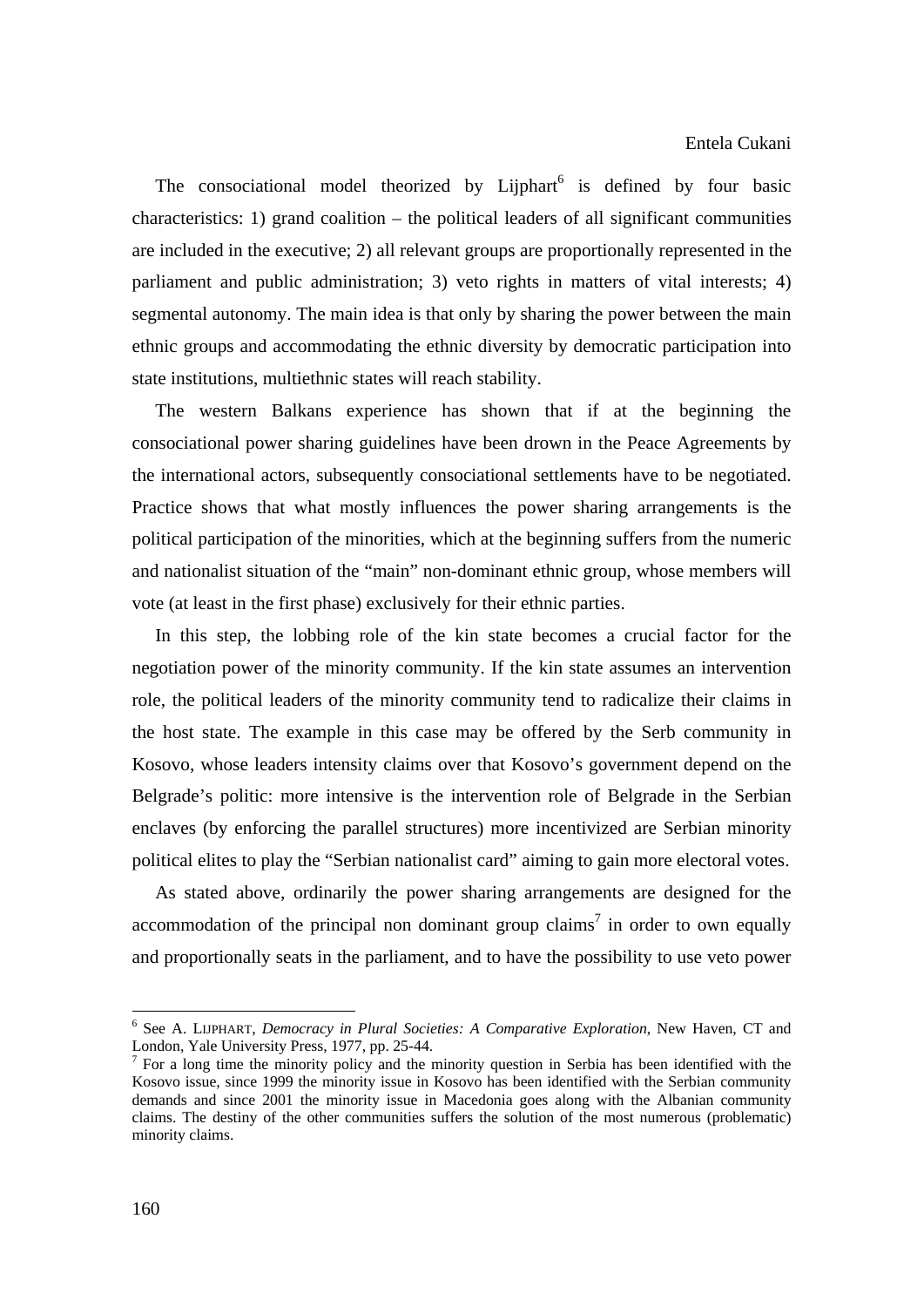more convincingly. This could be translated in political and legislative stalemate for the host State.

 While what is observed in practice in the Macedonian case, the Ohrid Agreement did not establish reserved seats for each minority, instead, it offers collective rights for all minority groups, but *de facto* the required 20% is possible only for the Albanians. Such situation instead of the desirable consociationalism between the different communities led to a dualism between Albanian and Macedonian parties which are increasingly becoming national parties. The requested "double majority" becomes an exclusive veto power of the Albanian community.

 In order to overcome this situation, the only possibility for the host state remains the necessity to increase the political participation of the other minority communities. In the Kosovo case the political participation of the different minority groups is safeguarded by the established minimum strict quotas; in the Macedonian case a similar situation was advanced by the central government in the 2007 law proposal.

 Incrementing the political participation of the different communities in the central and local state institutions, helps in decreasing the tensions between host state and main non dominant group. Moreover by sharing the power between the several groups on the territory, will lead toward a consociational democratic participation form. The impossibility for minor ethnic political parties to pass the required percentage foreseen by the electoral laws, incite political elites to form alliances between them. In the long lasting period, the necessary consociational political parties that will be formed by these alliances, will be traduced in a decreasing confidence of the population in the ethnic parties and in an increasing entrust in parties with a more comprehensive national breathing.

## 2. *Ethnic Composition and Power Sharing in Kosovo*

At the end of negotiations to settle its status, Kosovo declared independence on 17 February 2008, ending nine years' of endeavor since the beginning of the war in 1999, to resolve its status. Power sharing between the two main communities, Albanians and Serbs, has been a leitmotiv enshrined in all international plans and acts that concerns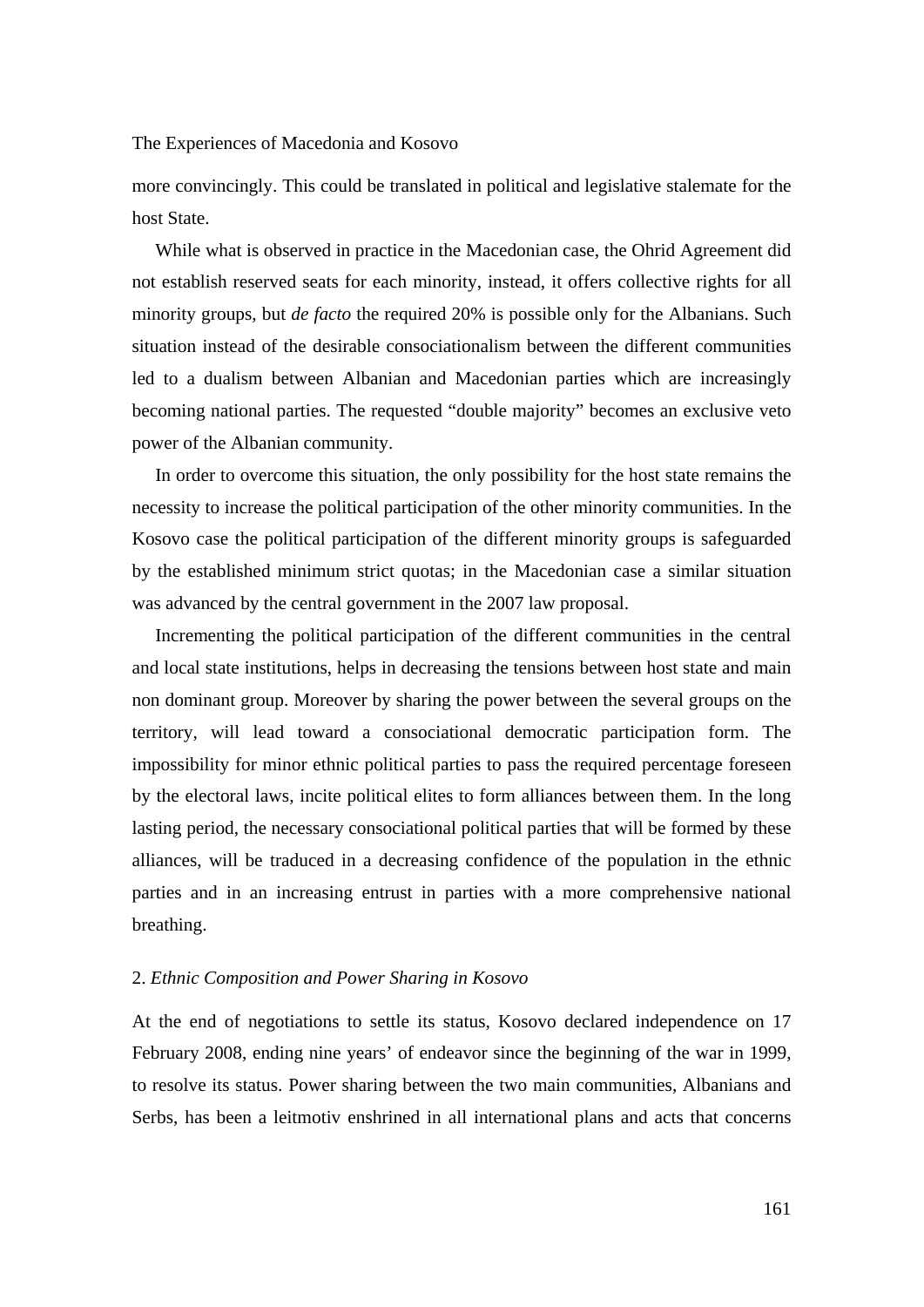with the Kosovo issue, $8$  and it is still one of the main issues in the ongoing talks between Pristina and Belgrade.<sup>9</sup>

Power sharing and territorial decentralization, as foreseen in the Ahtisaari plan, $^{10}$  are enshrined in the Constitution<sup>11</sup> and in other relevant local laws.<sup>12</sup> Moreover, Article 143 of the Constitution states that the Constitution itself and other legal acts of Kosovo shall be interpreted in compliance with the CSP and in case of inconsistency the latter (CSP) shall prevail.

The Constitution addresses the multi-ethnic nature of the new state.<sup>13</sup> The term community is used to refer to the different minorities living in the territory. The main ethnic groups living in Kosovo are: Albanians (over 90% of the population), Serbs (5%), Roma/Ashkali/Egyptians - REA, Bosnians, Gorani, Turks, Croats and Montenegrins (5%). Community rights in the legislative process are protected by the Constitution. In order to implement national-level integration, the Constitution, in accordance with the CSP provisions, established that at least 20 of the 120 seats of the Assembly of Kosovo should be reserved for the representatives of non-majority communities: 10 seats are reserved to the Serb community, 1 for the Roma, 1 for the

<sup>&</sup>lt;sup>8</sup> With the Kumanovo Agreement signed between NATO and the RFY, the war in Kosovo ended on 9 June 1999. The United Nations Security Council Resolution 1244, adopted on 10 June 1999, placed Kosovo under the UNMIK administration. On 15 May 2001 a "Constitutional Framework for Provisional Self-Government in Kosovo" was approved.

<sup>9</sup> On this, see E. CUKANI, *Ongoing Pristina-Belgrade Talks: From Decentralization to Regional Cooperation and Future Perspectives*, European Diversity and Autonomy Papers-EDAP, 4, 2012, in www.eurac.edu/edap.

<sup>&</sup>lt;sup>10</sup> Ahtisaari developed the CSP (Comprehensive Proposal for the Kosovo Status Settlement) during the Vienna negotiations and the proposal was presented to Belgrade and Pristina on 2 February 2007. Even if the proposal did not explicitly include independence, it opened the way for the future independence of Kosovo. High level talks took place in March 2007, and in the same year Ahtisaari presented his final proposals to the UN Security Council, including a recommendation for Kosovo's independence for a specified period of international supervision. This final proposal, accepted by Pristina and refused by Belgrade, met the strong opposition of Russia. Under the threat of a Russian veto, the UN Security General launched another time limited round of negotiations led by a troika of US, EU and Russian negotiators. When the Troika's negotiations closed without any result on 10 December 2007, under the threat of Russia's UN veto power, Kosovo's leaders declared unilateral independence on 17 February 2008. Full text of the proposal is in http://www.unosek.org/unosek/en/statusproposal.html.

<sup>&</sup>lt;sup>11</sup> The Constitution of the Republic of Kosovo, adopted by the Assembly of Kosovo on 9 April 2008, came into force on 15 June of the same year, after the end of the transitional period.

<sup>&</sup>lt;sup>12</sup> *The Law on Local Self-Government*, n. 3/L-040, specifically determines the "decentralization of the powers" from central to local governments or from the matrix to the new municipalities. The full text of the law is in http://www.assembly-kosova.org/common/docs/ligjet/2008\_03-L040\_en.pdf. <sup>13</sup> See Articles 3, 5, 6, Chapter 1 of the Constitution.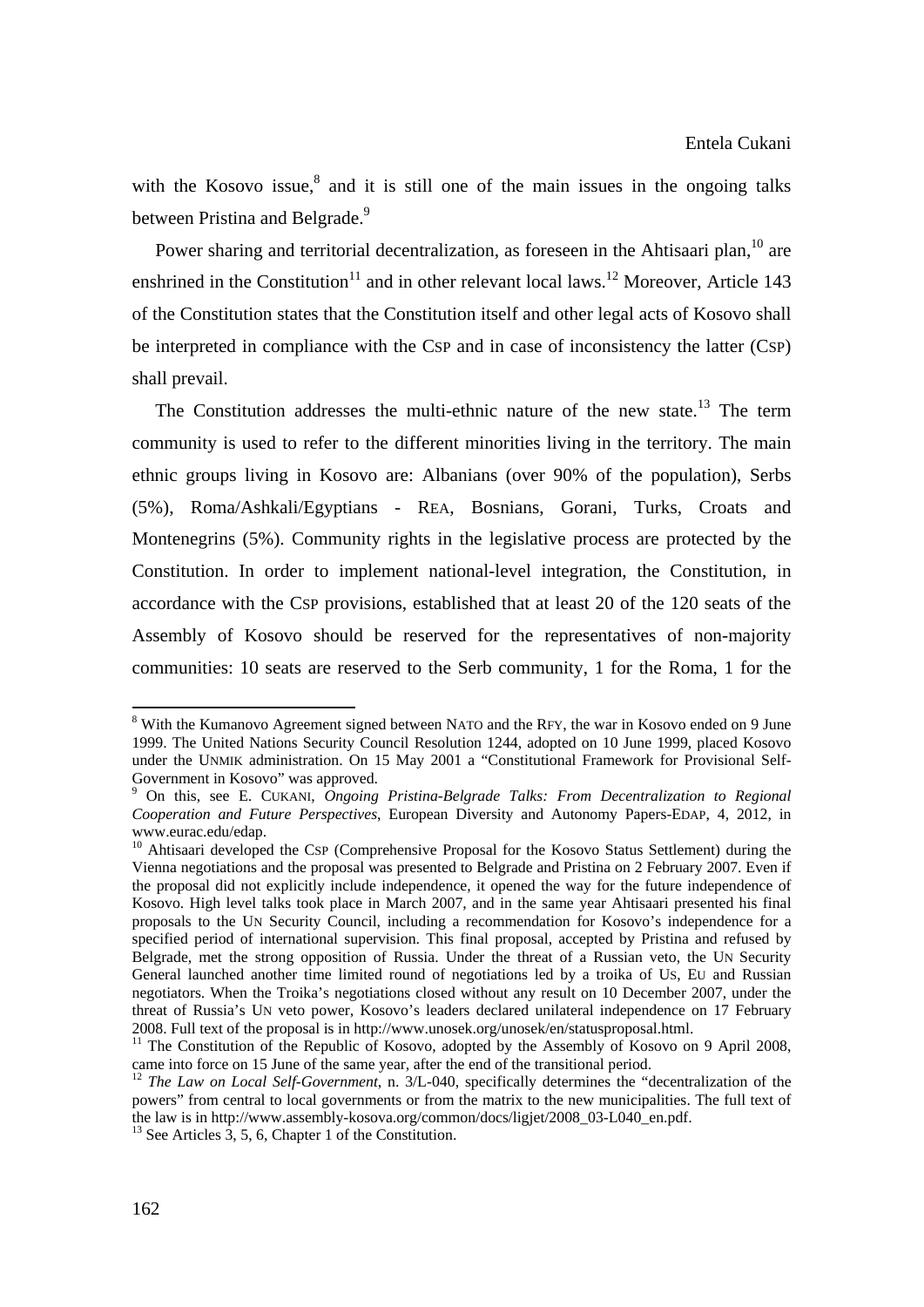Ashkaly, 1 for the Egjyptian community, 3 for the Bosnian community, 2 for the Turkish one, and 1 for the Gorani community.<sup>14</sup>

 Power sharing is reflected also in the Government composition: the Serb community will be represented at least by one minister, and another one from the non-majority community, and if the Kosovo government has more than 12 ministers, three must be appointed from communities. In addition, it is foreseen the presence of 2 Deputy ministers from the Serb community and 2 other Deputy Ministers from the non-majority communities.15

 Furthermore, in the judicial system as a tool for increasing integration: 15% of the judges at the Supreme Court of Kosovo should be from the minority communities<sup>16</sup> the same percentage is foreseen also for the composition of any other court established with appeal jurisdiction.<sup>17</sup> In accordance with the importance of community rights in Kosovo, Article 78 of the Constitution requires the creation of the Assembly Committee on the Rights and Interests of Communities. Additionally, in case of legislation of vital interest it is required a double majority in order to adopt, amend or repeal certain issues of particular interest, that is, both the Assembly majority and the majority of the deputies holding seats guaranteed for communities.<sup>18</sup>

 At the local level, if at least 10% of the residents belong to communities not in majority in those municipalities, a post should be reserved to the vice president of the Municipal Assembly for Communities for a representative of these communities.<sup>19</sup> Undoubtedly, the size of the minority community is an important benchmark in influencing the determination of power-sharing, but sometimes, more than numbers, what mostly influences the determination of the power to be share (ex. seats reserved in the several institutions) are the historical and political matters.

Even the Serb community in Kosovo is only 5% of the total number, as it has been

<sup>&</sup>lt;sup>14</sup> See Article 64, Chapter IV, Constitution of Kosovo.

<sup>15</sup> See Article 96, Chapter VI, *ibid*.<br><sup>15</sup> See Article 103.3 states: «At least fifteen per cent (15%) of the judges of the Supreme Court, but not fewer than three (3) judges, shall be from Communities that are not in the majority in Kosovo». *Ibid.* <sup>17</sup> See Article 103. 6, *ibid.* <sup>18</sup> See Article 81, *ibid.* 

<sup>19</sup> See Article 62, *ibid*.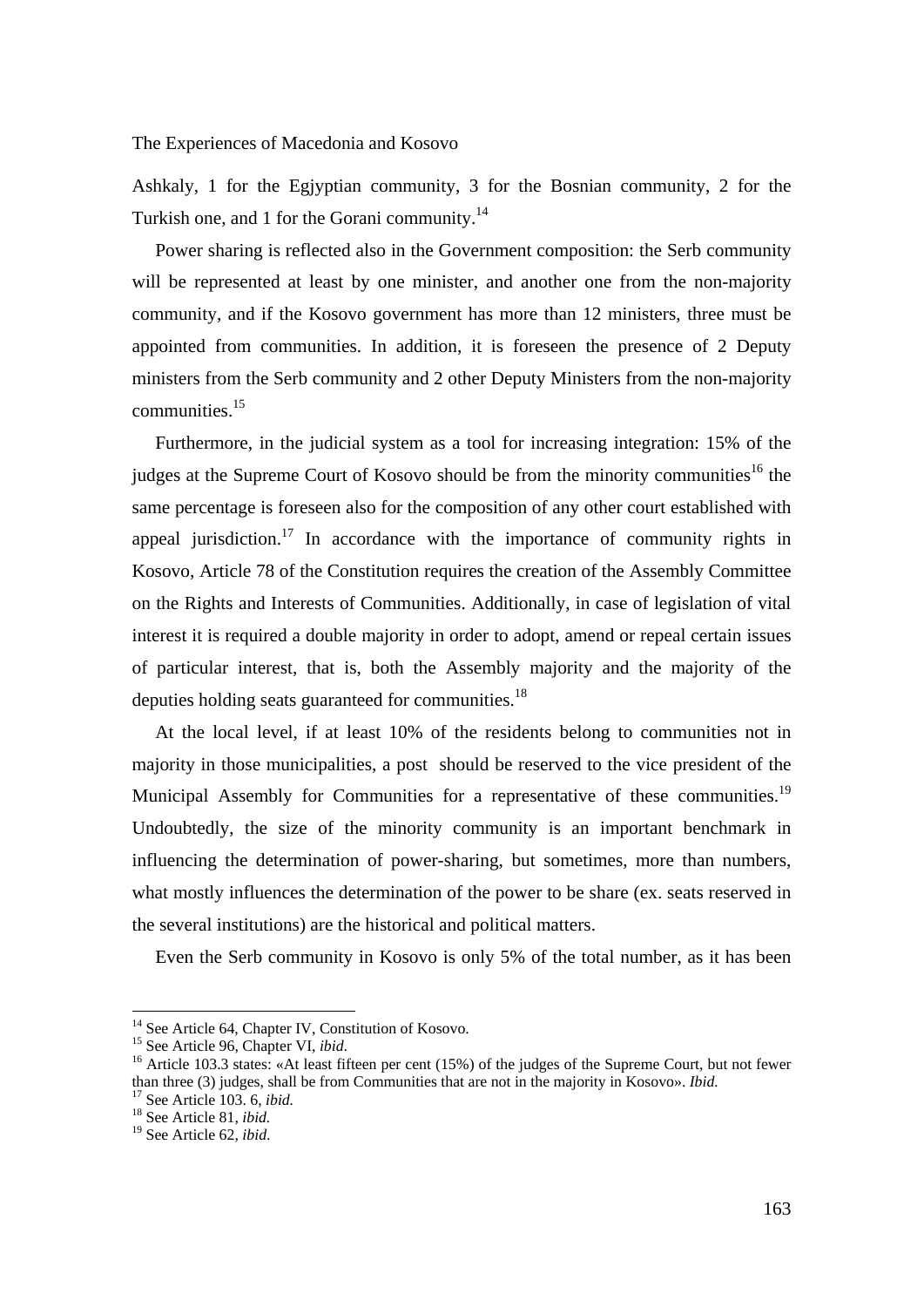underlined in all legal acts, they have more power compared to the other communities. Indeed it must be stressed that the minority agenda in the case of Kosovo has been identified with the issues between Kosovo Albanians and Kosovo Serbs which continue to derecognize each other like the predominant population.<sup>20</sup> Such confusion is fed by the role hired by the host state and the kin state. In the Kosovo's case, even the Serbian state does not recognize Kosovo like an independent republic, $^{21}$  the "arm wrestling" is for more territorial autonomy in areas where the Serb community constitutes the majority.

 In conclusion, it must be highlighted that the several criteria as foreseen in the implementation of the decentralization, makes such process more similar to the federal than to the consociational model. $^{22}$ 

### 3. *Ethnic Composition and Power Sharing in Macedonia*

After the dissolution of RFY, the 1991 Constitution defined Macedonia as the "nationstate of Macedonians<sup> $23$ </sup> thus marginalizing the other communities like Turks, Roma, Serbs and Muslims, but above all by rising discontentment among the large Albanian minority community. Concomitantly with the war in Kosovo, on 2001 veins outside the Albanian National Liberation Army (NLA), the advanced demand for self-determination and the ethnic conflicts brought the Macedonian ethnic issue under the attention of the international community.

 Under the international mediation and the coordination of Robert Badinter on August 13, 2001, in Vodno, Skopje, near Ohrid–Macedonia, the Ohrid Framework Agreement<sup>24</sup>

<sup>&</sup>lt;sup>20</sup> On this, see CUKANI, *Ongoing Pristina–Belgrade Talks*, cit.<br><sup>21</sup> The preamble of the Constitution of Serbia, approved after the referendum held on 28 October, 2006, states that «Kosovo is an autonomous province of Serbia with significant autonomy». The full text of the preamble of the 2006 Serbian Constitution is in http://www.wipo.int/wipolex/en/details.jsp?id=7378.<br><sup>22</sup> See J. McGARRY - B. O'LEARY, *Federation as a Method of Ethnic Conflict Regulation*, in S. NOEL,

ed., *From Power Sharing to Democracy: Post-Conflict Institutions in Ethnically Divided Societies*, Montreal, McGill-Queen's University Press, 2005, pp. 263-297. For the similitaries between the decentralization in Kosovo and the federal model, see SELF-DETERMINATION MOVEMENT, *One Step Forward – Three Steps Back*, 15 June 2010, at http://www.vetevendosje.org/repository/docs/One\_step\_forward\_three\_steps\_back.pdf. 23 See *Preamble of the 1991 Macedonian Constitution.* Full text at

http://www.servat.unibe.ch/icl/mk00000.html.<br><sup>24</sup> For more on the negotiations that brought to the Ohrid Framework Agreement, see M. LEBAMOFF - Z.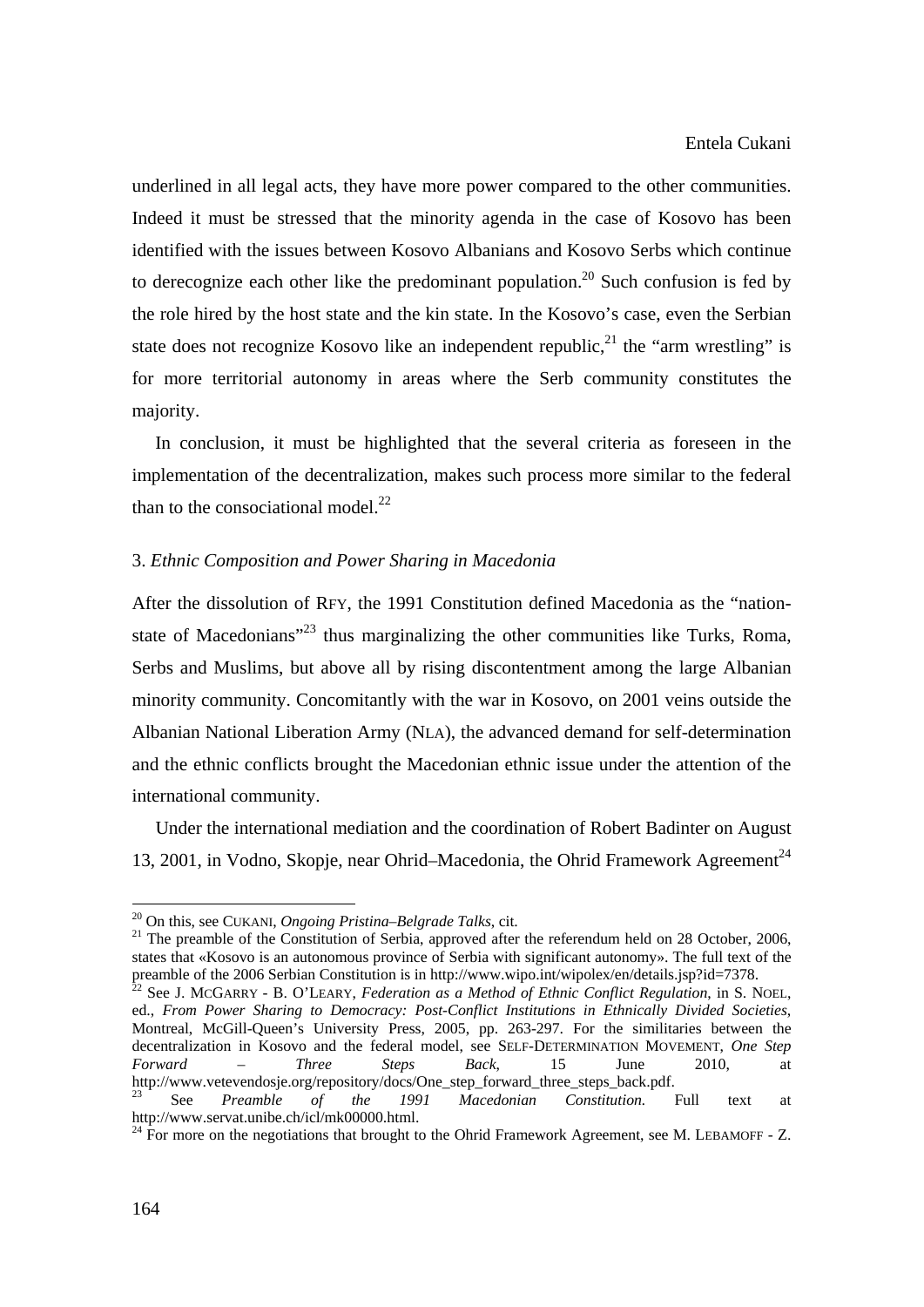(OFA) was signed which sets out a substantial agenda for constitutional and legislative reforms of the state by drawing the power sharing arrangements between the different communities and establishing the cessation of the hostilities.<sup>25</sup>

 According to the 2002 census, the ethnic composition of Macedonia is as follows: approximately 64.8% is composed by Macedonian Slavs that belong to the Christian religion and speak the Macedonian language; Albanians represent over 25.17% of the population: they belong mostly to the Muslim religion, speak the Albanian language and are concentrated around the boundaries with Kosovo and Albania; the remaining 10% of the population is composed by smaller ethnic groups like Turkish 3.58%, Roma 2.66%, Serb 1.78%, Vlach 0.48%, Bosniac 0.84% and other  $1.04\%$ <sup>26</sup> According to the 2002 census, 16 municipalities of the 84 ones have Albanian majority population.

 The minority issue in Macedonia and also the power sharing reforms as foreseen by the OFA, are intended, for a better accommodation of the demands and concerns of the several communities present in the Macedonian territory, but above all for the Albanian community. This seems to be obvious by the required limit of «at least 20% of the total population of the state» that is foreseen by the OFA and by the Constitution in order to gain

> «official recognition of its language with specific modalities regarding its use, guaranteed equitable representation at all central and local public bodies and all levels of employment, enhanced local selfgovernment through decentralization processes, veto powers on matters involving culture, use of language, education, personal documentation, use of symbols, laws on local finances, local elections, and boundaries of municipalities, as well as state-funded university education in their mother tongues, <sup>27</sup>

offering collective rights for all minority groups, but *de facto* the required percentage is

ILIEVSKI, *The Ohrid Framework Agreement in Macedonia: Neither Settlement nor Resolution of Ethnic Conflict?*, International Studies Association Conference San Francisco, California, March 26-29, 2008, in http://humansecuritygateway.com/documents/ISA\_Ohridframework.pdf.<br><sup>25</sup> See *Ohrid Framework Agreement, Basic provisions*, Article n. 2, *ibid.*<br><sup>26</sup> The 2011 census failed as consequence of irregularities. For the final da

official website in http://www.stat.gov.mk/Publikacii/knigaXIII.pdf.

<sup>27</sup> Z. ILIEVSKI, *Conflict Resolution in Ethnically Divided Societies: The Case of Macedonia*, Master Thesis, University of Graz, 2006; also see D. TALESKI, *Minorities and Political Parties in Macedonia*, in *Political Parties and Minority Participation*, Skopje, Friedrich Ebert Stiftung - Office Macedonia, 2008, pp. 127-153.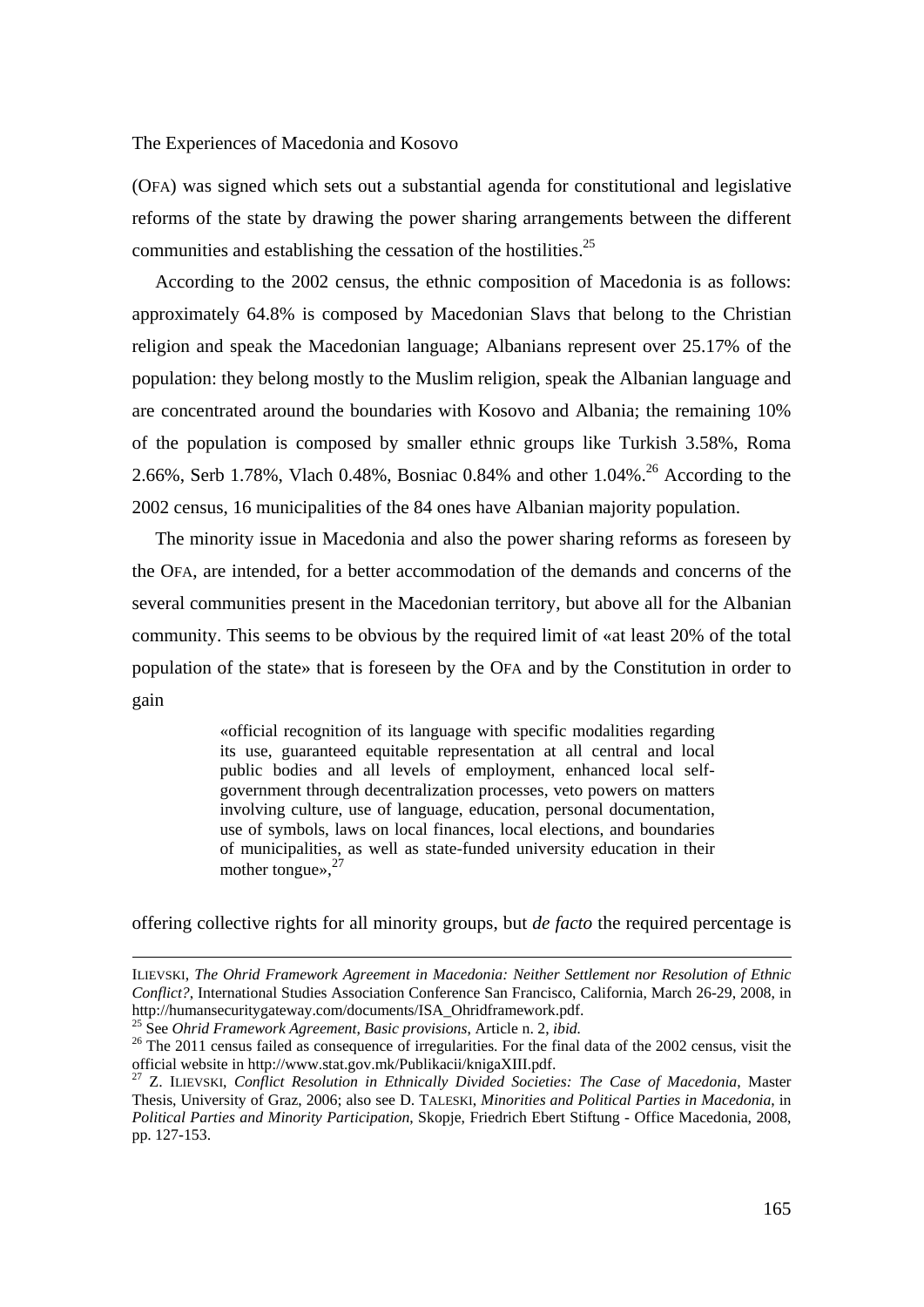possible only for the Albanians.

 Some of the more important matters regulated by the OFA and receipted by the Constitution<sup>28</sup> are: Development of Decentralized Government; Non-Discrimination and Equitable Representation; Special Parliamentary Procedures to be used for adopting a number of constitutional amendments and other laws affecting matters of vital interest<sup>29</sup> for the non-majority communities; Education and Use of Languages; $30$  Expression of Identity, providing the possibility for local authorities to use (next to the emblem of the Republic of Macedonia) emblems marking the identity of the community in the majority in the municipality. $31$ 

 According to Macedonia's Constitution, laws affecting matters of vital interest may only be passed by double majority vote in the Macedonian Assembly, namely, a majority within the Assembly as a whole that includes a majority of the votes of the Assembly members attending who «claim to belong to the communities not in the majority in the population of Macedonia».<sup>32</sup> The OFA and the Constitution do not provide for "strict quotas" for representatives of the non-majority communities, as for example is established in the case of Kosovo or in the case of BiH. While the representation in the Parliament and in the Government, central and local one, is not a problem for the Albanian community,<sup>33</sup> the problem has been raised for the other minority groups and a legislative proposal was advanced in 2007 proposing: four

<sup>&</sup>lt;sup>28</sup> The Constitution of the former Yugoslav Republic of Macedonia was adopted on November 17, 1991, and has been amended 31 times, most recently on April 12, 2011.

<sup>&</sup>lt;sup>29</sup> Matters of vital interest include: the Law on Local Self-Government, the city of Skopje and boundaries of municipalities, as well as laws that directly affect culture, use of language, education, personal documentation, use of symbols, laws on local finances and local elections.

<sup>&</sup>lt;sup>30</sup> It is foreseen that any language spoken by at least 20% of the population is also an official language in Macedonia. Minority language is regulated in derogation of the official Macedonian language by Article 7 as amended by the V amendment.

<sup>&</sup>lt;sup>31</sup> See Article 8 of the Constitution of Macedonia. The free expression of national identity is insert into the fundamental principles of the ordainment. For a comprehensive analysis of the most important provisions of the Constitutions of the western Balkan countries, see R. TONIATTI, *Minoranze e minoranze protette*, cit., pp. 311-337.<br><sup>32</sup> Articles 69 (2) and 114 (5) of the Macedonian Constitution (as amended in 2001).

<sup>&</sup>lt;sup>33</sup> It has been estimated that since 1991 to present, the political parties representing minorities have had 21 to 33 seats from the 120 total seats of the Macedonian Parliament. For more information on the Albanian political parties and on the election results consult Bertelsmann Stiftung, *BTI 2012 - Macedonia Country Report*, Gütersloh, Bertelsmann Stiftung, 2012, in http://www.btiproject.de/fileadmin/Inhalte/reports/2012/pdf/BTI%202012%20Macedoni.pdf.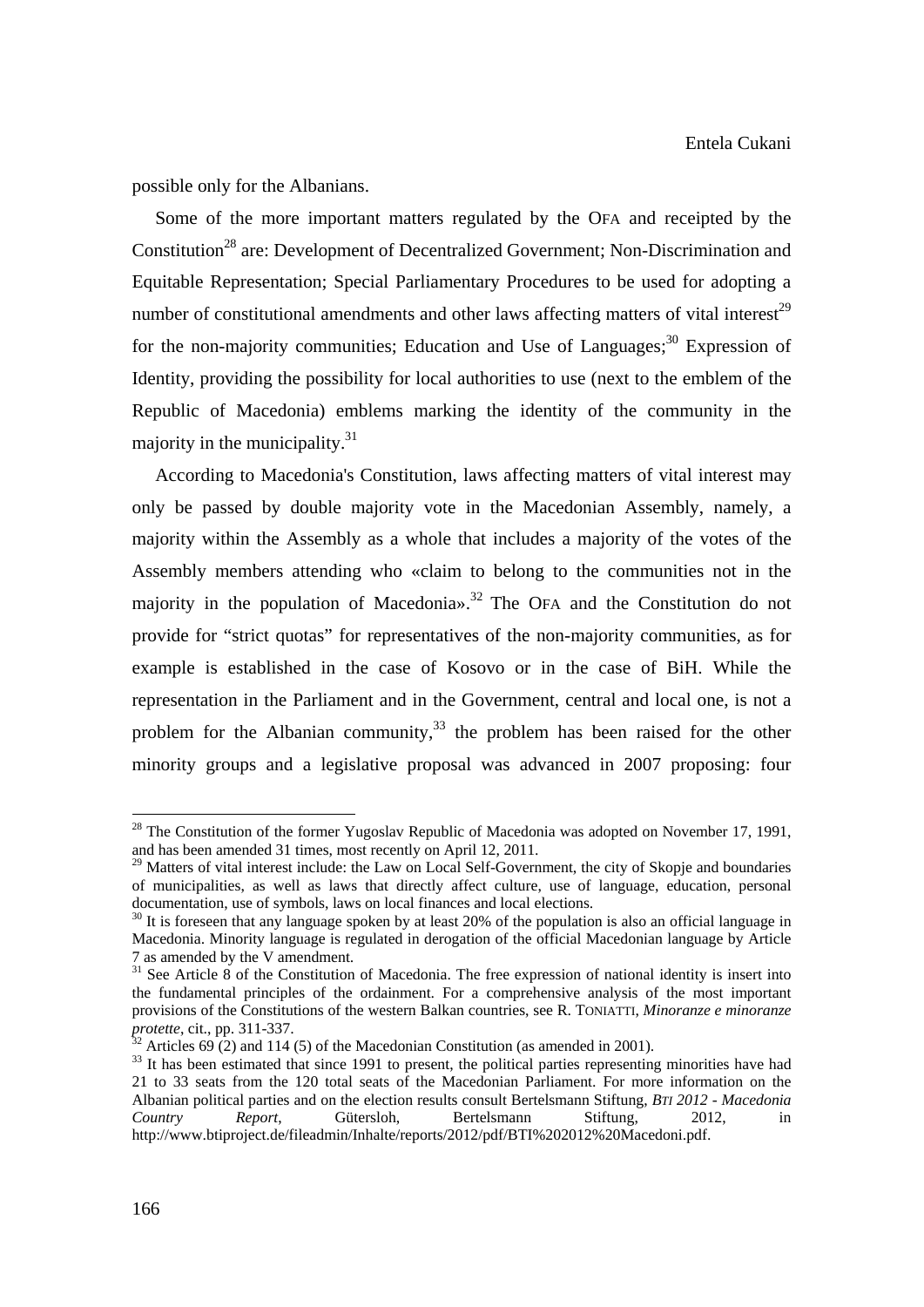reserved seats for the Turk community, two for the Serb community, two for the Roma community, one for the Bosniaks and one for the Vlachs.<sup>34</sup>

 The last local elections held on March 2013 have marked a turnaround in the internal electoral and territorial subdivisions: the Albanian party, Democratic Union for Integration (BDI), has won 12 districts on the total number of 54. For the first time after over 70 years the BDI has won the Kercove district but what stands out more is the fact that the BDI has lost the electoral competition in the Struge district, where the Albanian community represents the majority of the population. In other main urban centers,  $35$ where the majority of the population is presented by the Albanian community, the BDI was balloting.

 Another crucial point of the 2013 elections is the fact that differently from the other elections, there was not a single "Albanian party" but some forms of "consociational political parties<sup>36</sup> that helped in changing the route of the crated nationalist dualism.

 This demonstrates that only by increasing the political presence of other minorities in the Parliament, there will be possible to decrease the created dualism between Albanian and Macedonian parties which are increasingly becoming national parties. Furthermore, if the other minorities are presented into the Parliament by the reserved seats, the requested "double majority" needed in order to change some laws of vital interests for the communities, will not be an "exclusive" veto power exercised by the Albanian electoral parties. Scholars<sup>37</sup> have appointed that such changes of the electoral law will decrease tensions between Macedonian and Albanian parties, but will increase tensions between Albanians and other non-majority communities.

 As a further element of integration by power sharing arrangements, the Constitution establishes a Parliamentary Committee for Inter-Community Relations,<sup>38</sup> comprised of

<sup>34</sup> See MINISTRY OF JUSTICE OF MACEDONIA, *Proposal for Changes and Amendments to the Election Law*, June 2007.

 $35$  Tetova, Tearca, Gostivari, Struga, Haracina, Dollnen Vracishti, Studenican. For more information on the electiones in Macedonia consult the OSCE official page at http://www.osce.org/odihr/elections/99772.

 $36$  The examples may be given by the PDSH (the Serbian minority party with an Albanian candidate in the above mentioned districts) and LSDM parties. Also the Roma and the Turkish minority parties have won the elections in some districts.

<sup>&</sup>lt;sup>37</sup> See TALESKI, *Minorities and Political Parties in Macedonia*, cit., p. 127-153.<br><sup>38</sup> See Article 78 of the Macedonian Constitution.